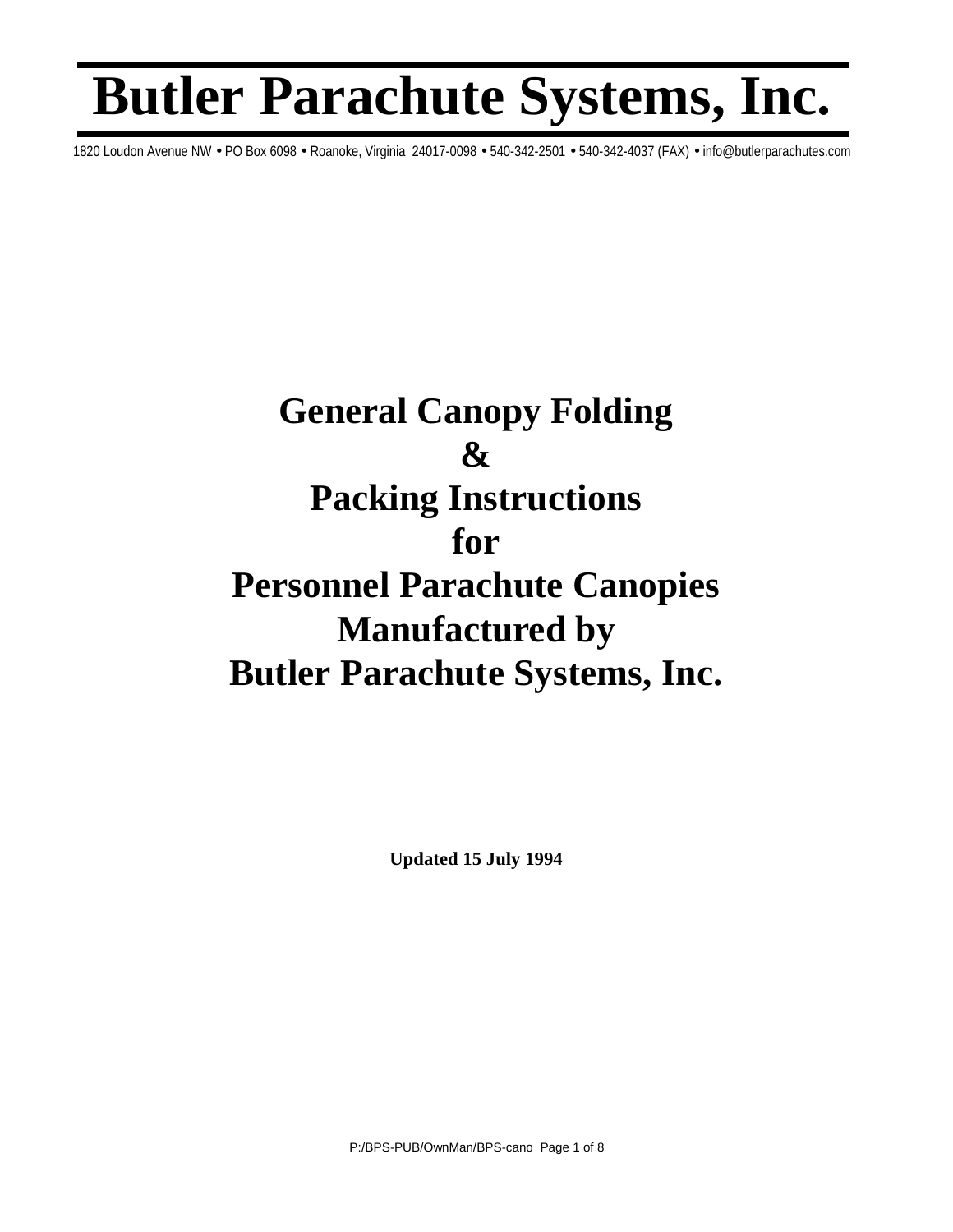## **Butler Parachute Systems, Inc.**

This set of instructions is for the routine maintenance of all personnel parachute canopies manufactured by Butler Parachute Systems, Inc. and for the normal flaking, folding and line stowage of Butler canopies equipped with a BPS deployment diaper in the P/N 103 series. Most of what you will see is routine. However, we do utilize a slightly different method to flake and fold the skirt. We also require that a break tie be used to tie the lowest bight of the suspension lines to the pack tray and that a break tie be used to form a loop to keep the pilot chute bridle centered on the vent lines. None of our parachute canopies have been tested without these features and we feel that they each add a small increment of reliability to our parachutes (and to any other round parachute for that matter).

All personnel parachute canopies manufactured by Butler Parachute Systems, Inc. have been approved under TSO C23c, Category B or under TSO C23d with appropriate limitations. All canopies manufactured by Butler Parachute Systems, Inc. will have a warning stamped on the data panel similar to the one shown here. This data must be shown on the packing data card and on the outside of the pack for items approved under TSOC23d in any category.

# **WARNING!!!**

## **MAXIMUM GROSS WEIGHT XXX lb.**

## **MAXIMUM PACK OPENING SPEED XXX KIAS**

## **NO WARRANTIES DISCLAIMER**

It is expressly understood and agreed that, in connection with the use of this parachute system by the Buyer or any subsequent user, the Seller shall in no way be deemed or held liable upon or under any guarantees or warranties, express or implied, statutory, by operation of law or otherwise, beyond that expressed herein. This parachute system is sold with all faults and *WITHOUT ANY WARRANTY OF MERCHANTABILITY OR FITNESS FOR ANY PARTICULAR PURPOSE,* express or implied.

The liability of the Seller is limited to the replacement of defective parts found upon examination by the manufacturer to be defective in material or workmanship within 90 days after its purchase, and which have not been caused by an accident, striking, improper use, alteration, tampering, excessive use, misuse or abuse. The period is limited to 90 days because after that period of time normal use of this parachute system without inspection by the Seller may affect it. The damages of the Buyer and/or user shall be deemed liquidated in the costs of replacement as above. *THE SELLER AND/OR MANUFACTURER SHALL IN NO EVENT BE LIABLE FOR PERSONAL INJURIES,* or for any other damages, whether direct or consequential to any person, and have no other liability in connection with this device, and the Seller further **DISCLAIMS** and the Buyer and/or user hereby **WAIVES** any such liability.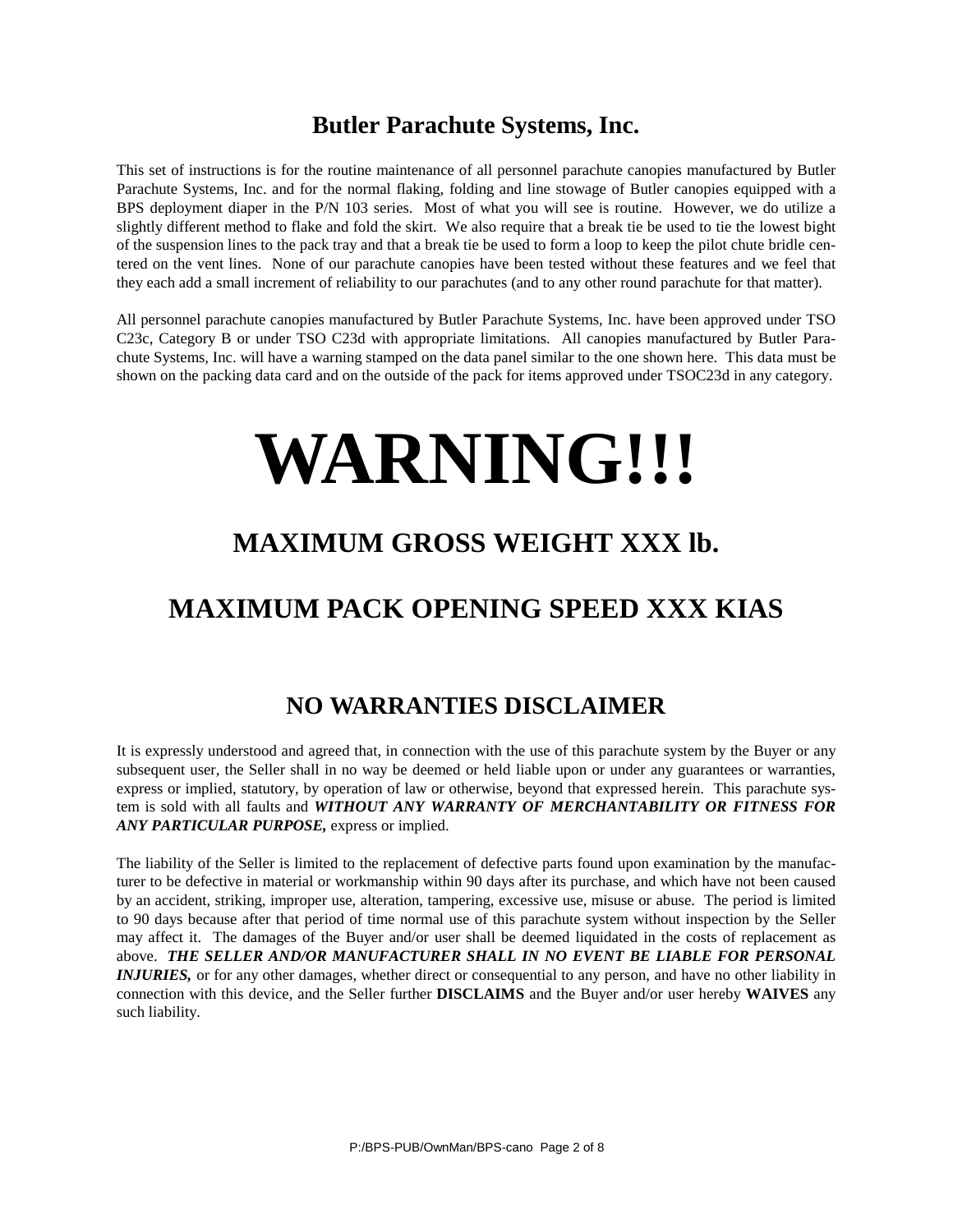## **General Information for the Parachute Rigger**

Butler Parachute Systems, Inc. spares no effort in making this the finest emergency parachute available; however, parachute riggers in the field must also do their part to educate the users so that they may benefit fully from the advantages that this system offers. In addition, the parachute rigger has a moral responsibility to the user of a parachute to aid that person in understanding his parachute and its use. It is suggested that you review the basic procedures contained in this manual with the customer and answer any questions he may have concerning the use, care and maintenance of this assembly. It is also suggested that you require the customer to actually pull the ripcord himself before each repack.

#### **Maintenance and Repairs**

All routine maintenance and minor repairs that do not affect airworthiness may be performed by any FAA Licensed Master Parachute Rigger (or foreign equivalent) with the proper facilities and equipment.

*Any components requiring major repairs or alterations that may affect airworthiness must be returned to the manufacturer or a designated representative.* 

#### **Service Life Limitations and Repack Interval**

When used in civil aircraft in the United States of America, under the rules and regulations of the Department of Transportation, Federal Aviation Administration this parachute has an *estimated service life of 20 years.* However, this parachute must be inspected and repacked every 120 days in accordance with the applicable Federal Aviation Regulations. If more than 120 days have passed since the last inspection and repack, then the parachute is considered unairworthy until such inspection is accomplished. When used outside of the United States and in non-US aircraft, we recommend an inspection and repacking interval of one year.

### **Closing Loop Length**

All BPS packs use adjustable soft closing loops. In general, the closing loops should be short enough to fully compress the pilot chute and keep it firmly in place. This not only ensures that the spring will get a good solid launch, but it will also keep the spring from shifting off center. For an initial assembly of a parachute, the force to pull the loops up and insert the pins can be quite high and still result in a pull force within limits (15 for chest packs and 22 lb. for all others) after several days. This is because the pack tray area where the loops are attached changes shape under the tension from the loops, allowing the loop tension (and thus the pull force) to drop off. This effect only occurs after the initial assembly and packing or an extreme increase in the loop tension.

Closing loops may be replaced with the outer sheath of MIL-C-5040 Type III suspension line cord. No other type of closing loop material is authorized!

#### **NOTE: It is the rigger's responsibility to ensure that ripcord pull force meets the requirements.**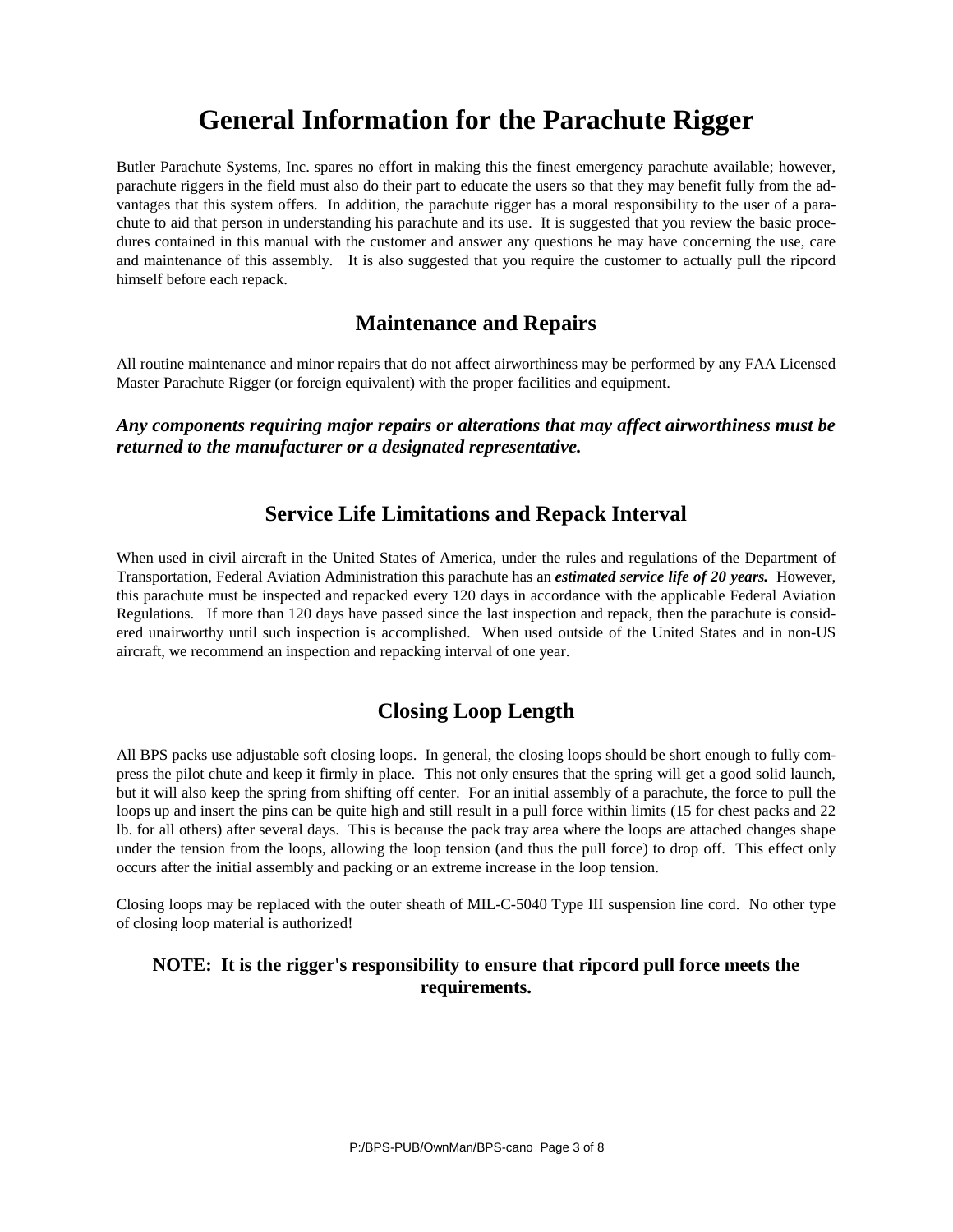## **General Inspection and Packing Procedures for Butler Parachute Systems Parachute Canopies**

These instructions assume that the parachute has already been inspected and assembled in accordance with the appropriate instructions which are issued for each type assembly and option group (back, seat, chest, etc). Throughout these packing instructions the pack tray and the harness are oriented with the wearer face down, head toward the apex of the canopy. Inspect the following items prior to packing:

- Record serial number, date of manufacture and manufacturer of all components.
- Check layout and line rotation. Line #1 and its next adjacent line going counter-clockwise (#1  $\&$  24 for example) are on top with the center mesh vent on top when laid out correctly. Perform a standard "4-line check" as a minimum.
- Pilot Chute snags, spring, solid ferrules, cloth and mesh in good condition.
- Bridle good condition; minimum of 3 bartacks on each end; correct length, 60 to 66". The bridle must be installed so that it slides freely on the vent lines.
- Apex lateral band, straighten vent hem.
- Canopy radial seams and cross seams, general condition.
- Perform a 40# strength test on MIL-C-44378, Type 1 and Type 3 Cloth and a 35# strength test for MIL-C-7020, Type 1 using the methods of PIA TS 108 in randomly selected location. Mark test location.
- Lower lateral band skirt hem, line attachments.
- Suspension lines snags, kinks, stitching.
- Connector links general condition, finish, barrel nut, threads not exposed, tight.
- Risers general condition.
- Cross connectors if required, present and good condition, proper orientation.
- Harness webbing, hardware, etc.
- Ripcord cable condition, pins straight.

**NOTE:** When inspecting the connector links, ensure that all **Rapide Brand Links** actually have the name Rapide stamped on them and that they are the type with the smooth rounded ends on the barrel nut. When used with Rapide links the lines must be finger spliced with a loop at the end. Substitution of other types of connector links is a major alteration and may be done only with the Manufacturer's guidance. When used with MS22002-1 "L-bar" links, each line must be tied off with a clove hitch and half hitch, then sewn a minimum of 3" with type 308 zig-zag stitch.

#### **Tools Required for General Inspection & Packing**

- 2 or 3 ea. pull-up cords 36" long; made from MIL-C-5040, Type 3, sheathing only
- 2 or 3 ea. temporary pins with safety flag
- 4 to 6 packing weights; minimum weight 1 lb.
- 1 ea. line separator
- 1 ea. packing paddle
- 1 ea. tacking needle with waxed 6-cord or equivalent
- 2 ea. fabric clamps per Parachute Industry Association Technical Standard 108 (PIA TS 108)
- 1 ea. spring scale per PIA TS 108
- 80# Break Tape per MIL-T-5661, Type 1, 1/4"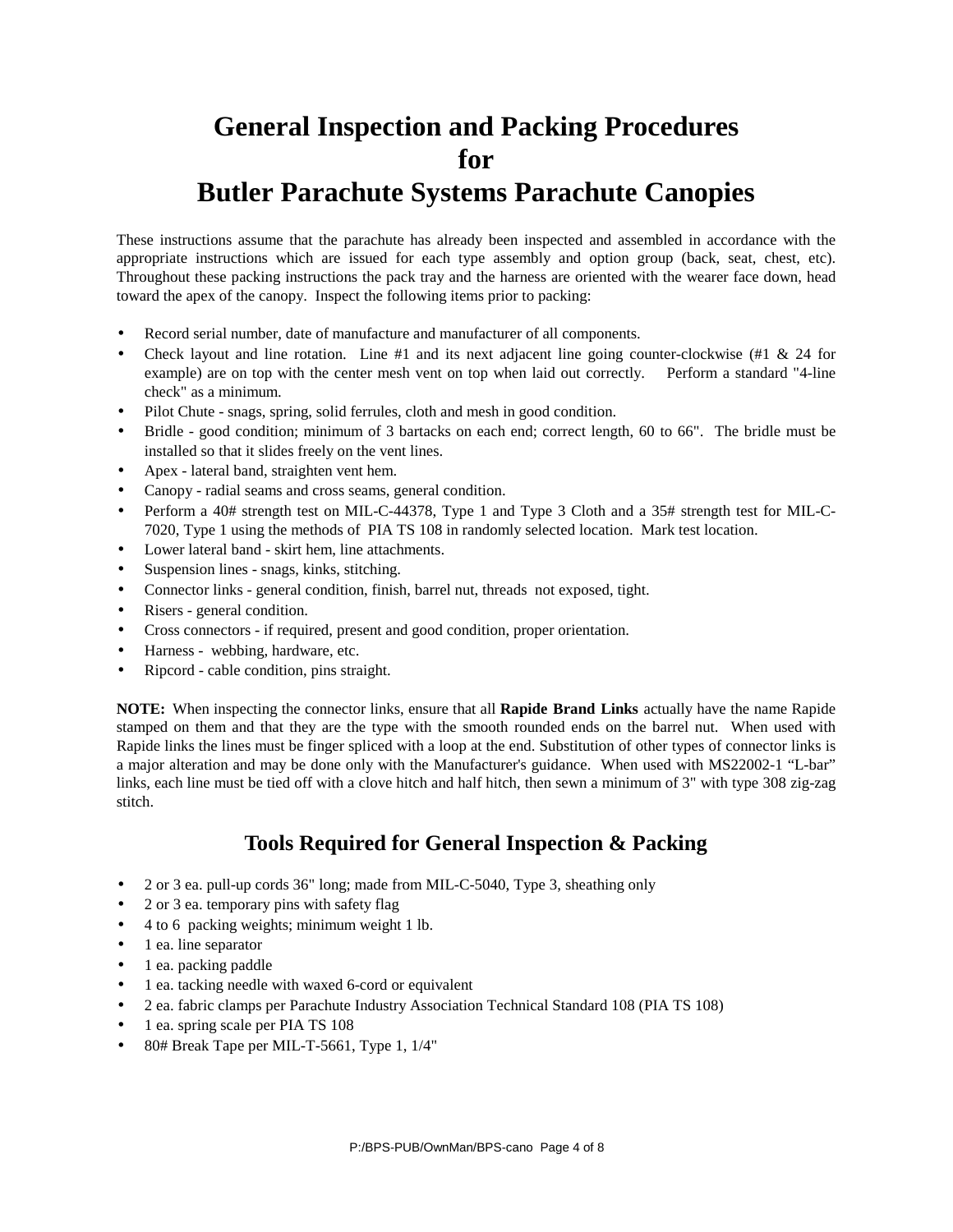

**Fig. 1.** Lay out canopy and apply tension. Straighten apex and vent. Equalize the vent lines and make sure that the bridle loop is centered on the vent lines. Recheck the vent hem alignment and then tie a 15" section of 80# cotton break tie cord around the apex lines 4" to 6" below the top. Make one turn (single) and tie off with a surgeon's knot and locking knot. Cut the tail to 1".

**Note: This break tie serves to keep the pilot chute bridle centered on the apex lines and MUST be installed. The parachute has not been tested without the break tie installed.**



**Fig. 2.** Lay out the parachute assembly on the packing table as though the wearer were fastened in the harness face down with head toward the canopy. Release all fasteners, snaps, hardware, Velcro, and tackings on the pack so that the assembly will lay flat on the packing table. Stretch out the canopy on the packing table with gores 1 and 24 on top. Gore 24 will be one of the vent panels. Be absolutely sure of the proper orientation of the steering vents. Apply adequate tension between the apex and the connector links to hold the canopy and suspension lines taut for packing. Check the suspension lines for proper layout and rotation (4-line check minimum).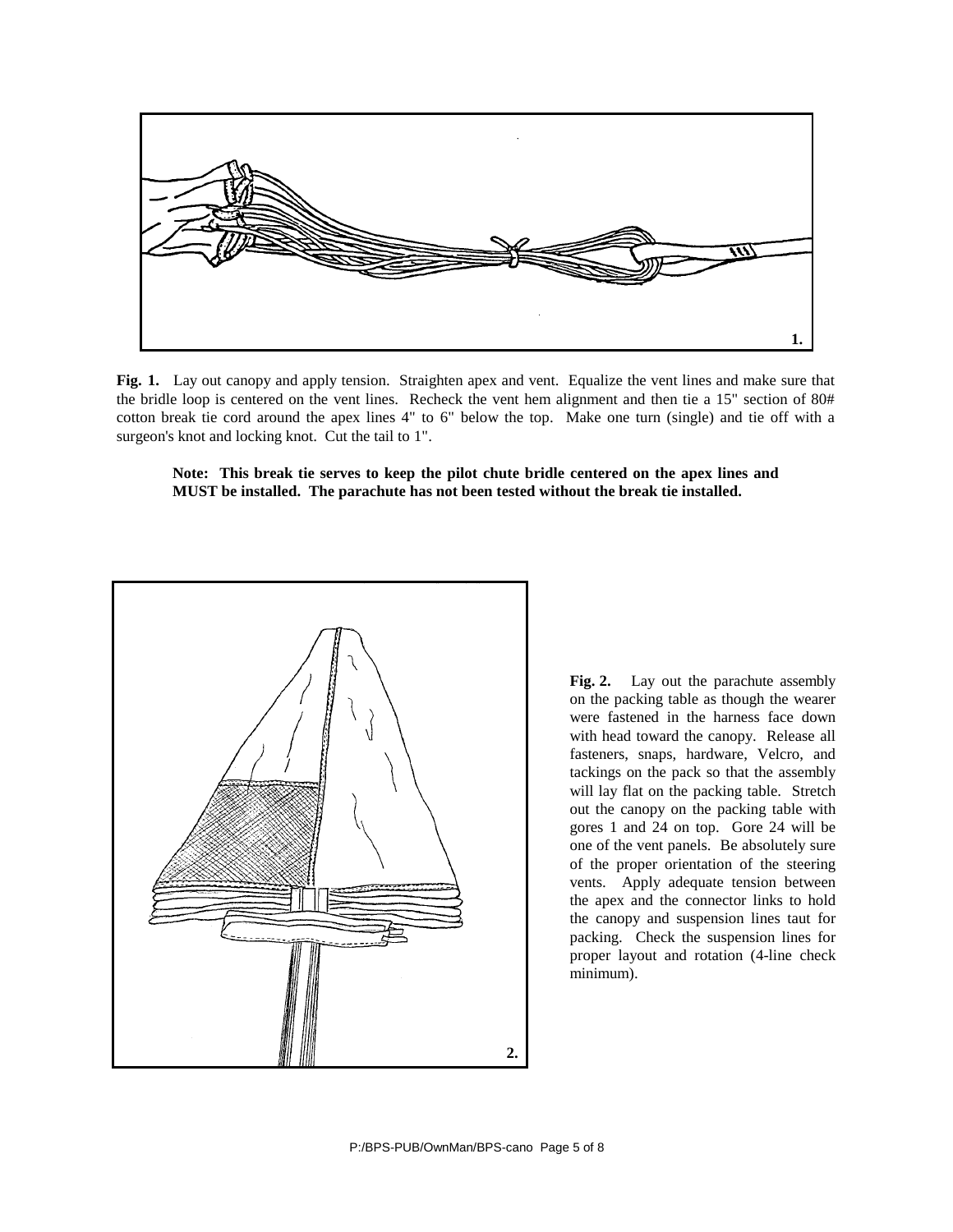





**Fig. 3. thru 10.** Flake the canopy in the usual manner with an equal number of gores on each side. Fold the skirt sections 90 degrees INDIVIDUALLY and place them parallel to the radial seam.

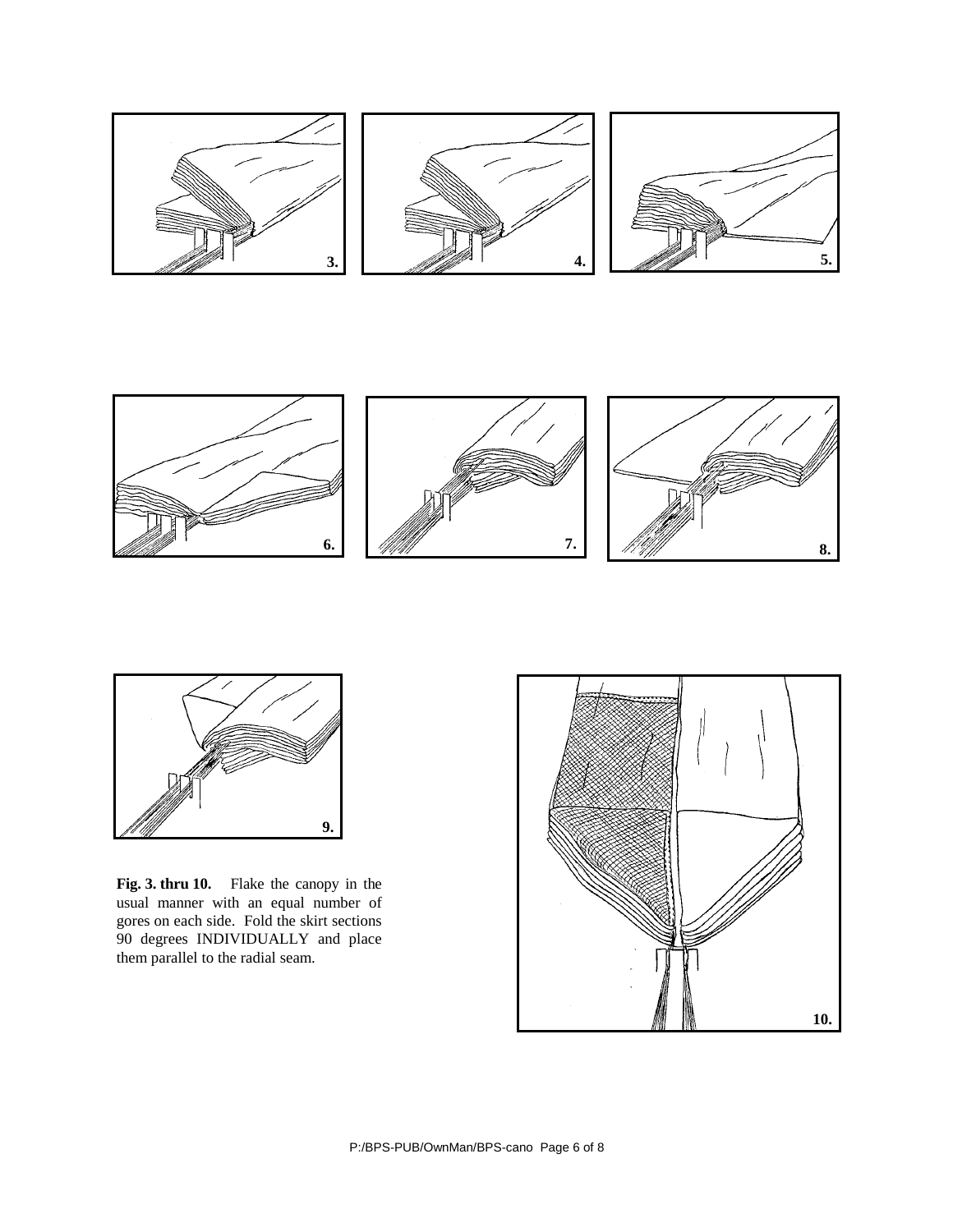

**Fig. 11.** Long fold the canopy in fifths. The first folds should be to the center without overlap, and the second folds should overlap completely.



**Fig. 12. & 13.** Release the tension, then fold all the lines up over the skirt past the top edge of the diaper. Wrap the diaper around the skirt and the lines. Make the first locking stow ( at the top grommet) using all of the lines. Note that the lines must come up the center of the diaper and out at the top edge as shown. This will cause the lines to open the diaper when the last locking stow is released during deployment. Note the direction of the bights to allow clearance for stowing the lines.